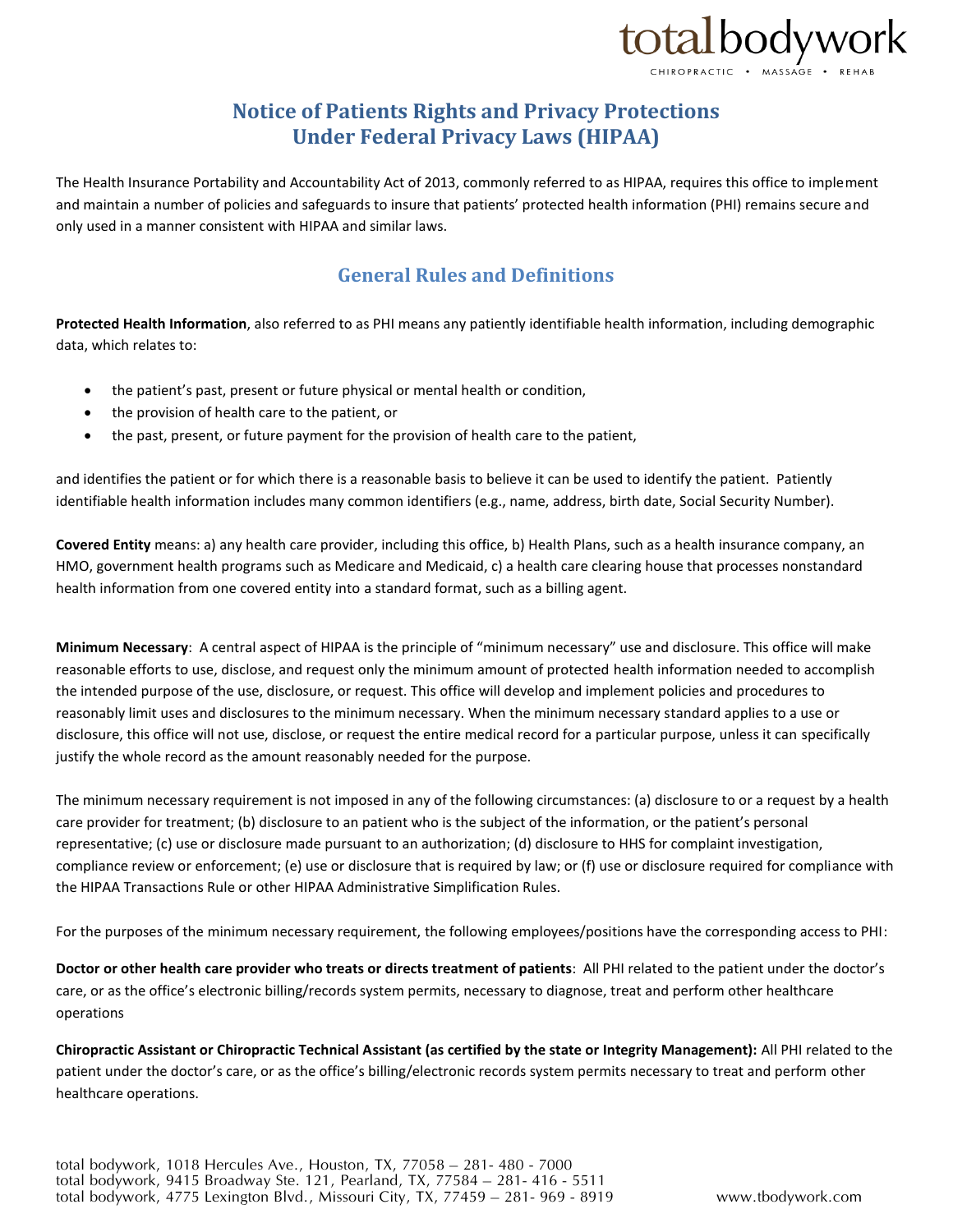

**Billing:** All PHI as is minimally necessary to perform the duties of billing or obtain prior authorization of services, including, but not limited to, demographic information and doctor's notes, patients' medical history or as the office's electronic billing/records system permits.

**Front Desk/Receptionist:** All PHI as is minimally necessary to schedule appointments for patients and process patient's demographic and billing information or as the office's electronic billing/records system permits. This may include patients' demographic information, health care payer information, and statements made by the patient regarding their current or past medical condition.

**Practice Representative:** All PHI as is minimally necessary to schedule appointments for patients or as the office's electronic billing/records system permits.

We recognize that our office may have employees covering several positions on a temporary or permanent basis. Therefore the level of access to PHI shall be as necessary to perform the functions of the position.

**Business Associate:** In general, a Business Associate is defined by HIPAA as a person or organization, other than a member of a covered entity's workforce, that performs certain functions or activities on behalf of, or provides certain services to, a covered entity that involve the use or disclosure of patiently identifiable health information. Business associate functions or activities on behalf of a covered entity include claims processing, data analysis, utilization review, and billing. Business Associate services to a covered entity are limited to legal, actuarial, accounting, consulting, data aggregation, management, administrative, accreditation, or financial services. However, persons or organizations are not considered business associates if their functions or services do not involve the use or disclosure of protected health information, and where any access to protected health information by such persons would be incidental, if at all. A covered entity can be the business associate of another covered entity.

**Personal Representatives:** HIPAA requires a this office to treat a "personal representative" the same as the patient, with respect to uses and disclosures of the patient's protected health information, as well as the patient's rights under the Rule.84 A personal representative is defined by HIPAA as a person legally authorized to make health care decisions on an patient's behalf or to act for a deceased patient or the estate. HIPAA permits an exception when we has a reasonable belief that the personal representative may be abusing or neglecting the patient, or that treating the person as the personal representative could otherwise endanger the patient.

**Special Case, Minors:** In most cases, parents are the personal representatives for their minor children. Therefore, in most cases, parents can exercise patient rights, such as access to the medical record, on behalf of their minor children. In certain exceptional cases, the parent is not considered the personal representative. In these situations, HIPAA defers to State and other law to determine the rights of parents to access and control the protected health information of their minor children. If State and other law is silent concerning parental access to the minor's protected health information, our office has discretion to provide or deny a parent access to the minor's health information, provided the decision is made by a licensed health care professional, such as our doctor, in the exercise of professional judgment.

### **General Principles for Uses and Disclosures of PHI**

**Basic Principle:** A major purpose of HIPAA is to define and limit the circumstances in which an patient's protected heath information may be used or disclosed by covered entities. This office may not use or disclose protected health information, except either: (1) as the HIPAA laws permits or requires; or (2) as the patient who is the subject of the information (or the patient's personal representative) authorizes in writing.

Any information that is disclosed should be the minimum amount of information necessary to accomplish the task, such as submitting a bill to an insurance company or obtaining a prior authorization.

**Required Disclosure**s: This office must disclose protected health information in only two situations: (a) to patients (or their personal representatives) specifically when they request access to, or an accounting of disclosures of, their protected health information; and (b) to US Department of Health and Human Services when it is undertaking a compliance investigation or review or enforcement action.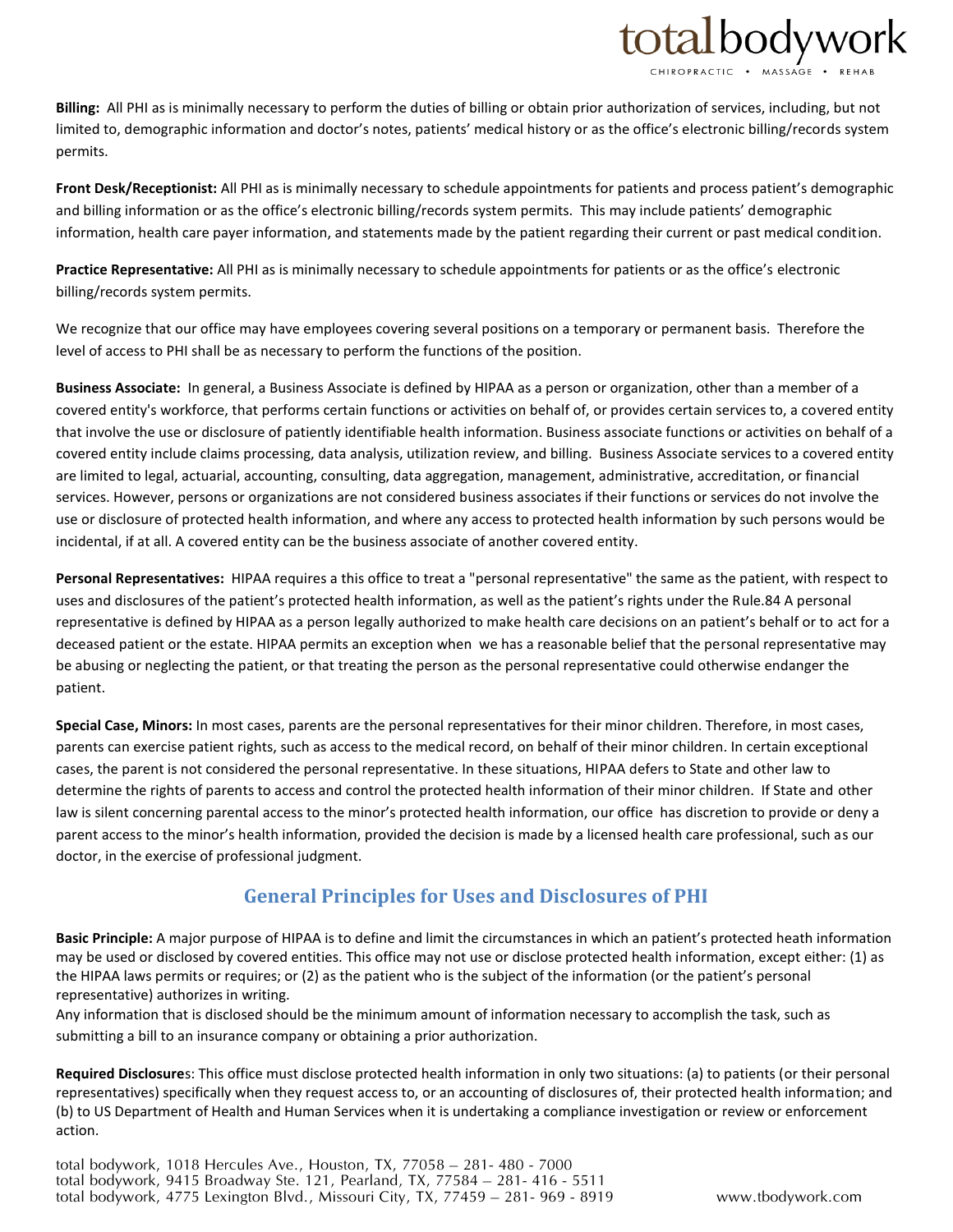# totalbodywork

**Permitted Uses and Disclosures of PHI**

**Permitted Uses and Disclosures**: This office is permitted to use and disclose protected health information, without an patient's authorization, for the following purposes or situations: (1) To the Patient (unless required for access or accounting of disclosures); (2) Treatment, Payment, and Health Care Operations; (3) Opportunity to Agree or Object; (4) Incident to an otherwise permitted use and disclosure; (5) Public Interest and Benefit Activities; and (6) Limited Data Set for the purposes of research, public health or health care operations. We will rely on our professional ethics and best judgments in deciding which of these permissive uses and disclosures to make.

**(1) To the Patient:** This office may disclose protected health information to the patient who is the subject of the information.

**(2) Treatment, Payment, Health Care Operations**: This office may use and disclose protected health information for its own treatment, payment, and health care operations activities. We may also disclose protected health information for the treatment activities of any health care provider, the payment activities of another covered entity and of any health care provider, or the health care operations of another covered entity involving either quality or competency assurance activities or fraud and abuse detection and compliance activities, if both covered entities have or had a relationship with the patient and the protected health information pertains to the relationship.

- a) **Treatment** is the provision, coordination, or management of health care and related services for a patient by one or more health care providers, including consultation between providers regarding a patient and referral of a patient by one provider to another.
- b) **Payment** encompasses activities of a health plan to obtain premiums, determine or fulfill responsibilities for coverage and provision of benefits, and furnish or obtain reimbursement for health care delivered to an patient and activities of a health care provider to obtain payment or be reimbursed for the provision of health care to an patient.
- c) Health care operations are any of the following activities: (a) quality assessment and improvement activities, including case management and care coordination; (b) competency assurance activities, including provider or health plan performance evaluation, credentialing, and accreditation; (c) conducting or arranging for medical reviews, audits, or legal services, including fraud and abuse detection and compliance programs; (d) specified insurance functions, such as underwriting, risk rating, and reinsuring risk; (e) business planning, development, management, and administration; and (f) business management and general administrative activities of the entity, including but not limited to: de-identifying protected health information, creating a limited data set, and certain fundraising for the benefit of the covered entity.

In the unlikely event this office might, obtain, use or disclosure psychotherapy notes for treatment, payment, and health care operations purposes, we will require a written authorization from the patient prior to use or disclosure of the psychotherapy notes..

**(3) Uses and Disclosures with Opportunity to Agree or Object:** Informal permission may be obtained by asking the patient outright, or by circumstances that clearly give the patient the opportunity to agree, acquiesce, or object. Where the patient is incapacitated, in an emergency situation, or not available, this office may generally make such uses and disclosures, if in the exercise of our professional judgment, the use or disclosure is determined to be in the best interests of the patient.

**Facility Directories:** It is a common practice in many health care facilities, such as hospitals, to maintain a directory of patient contact information. A covered health care provider may rely on a patient's informal permission to list in its facility directory the patient's name, general condition, religious affiliation, and location in the provider's facility. The provider may then disclose the patient's condition and location in the facility to anyone asking for the patient by name, and also may disclose religious affiliation to clergy. Members of the clergy are not required to ask for the patient by name when inquiring about patient religious affiliation. We do not anticipate creating such a Facility Directory, but we need to advise you of the scope of the rule.

**For Notification and Other Purposes:** This office may also rely on a patient's informal permission to disclose to the patient's family, relatives, or friends, or to other persons whom the patient identifies, protected health information directly relevant to that person's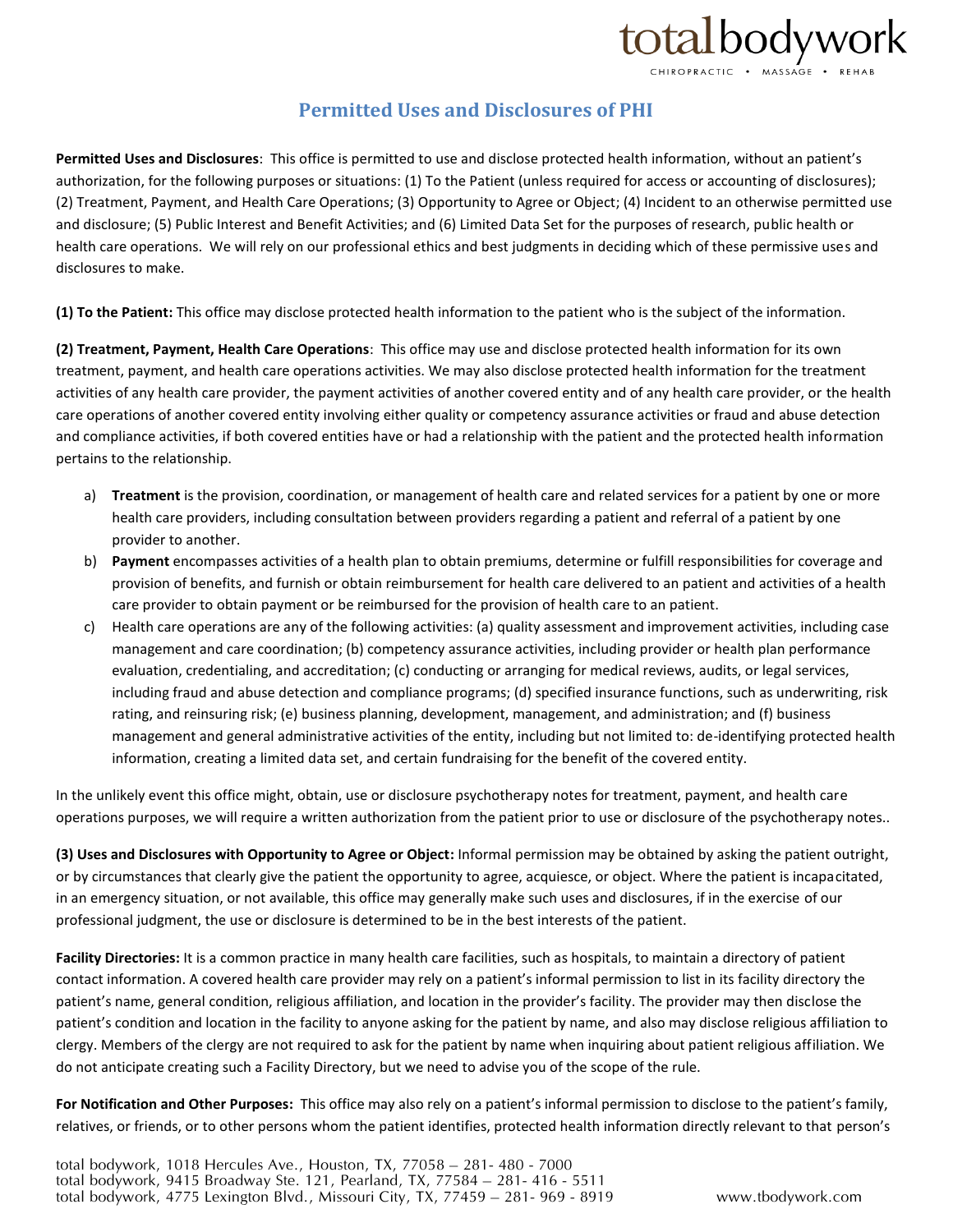## totalbodywork

involvement in the patient's care or payment for care. This provision, for example, allows a pharmacist to dispense filled prescriptions to a person acting on behalf of the patient. Similarly, a covered entity may rely on an patient's informal permission to use or disclose protected health information for the purpose of notifying (including identifying or locating) family members, personal representatives, or others responsible for the patient's care of the patient's location, general condition, or death. In addition, protected health information may be disclosed for notification purposes to public or private entities authorized by law or charter to assist in disaster relief efforts.

**(4) Incidental Use and Disclosure:** The Privacy Rule does not require that every risk of an incidental use or disclosure of protected health information be eliminated. A use or disclosure of this information that occurs as a result of, or as "incident to," an otherwise permitted use or disclosure is permitted as long as this office has adopted reasonable safeguards as required by the Privacy Rule, and the information being shared was limited to the "minimum necessary," as required by HIPAA.

**(5) Public Interest and Benefit Activities:** HIPAA permits use and disclosure of protected health information, without a patient's authorization or permission, for 12 national priority purposes. These disclosures are permitted, although not required, by the Rule in recognition of the important uses made of health information outside of the health care context. Specific conditions or limitations apply to each public interest purpose, striking the balance between the patient privacy interest and the public interest need for this information. Those purposes are:

**Required by Law**: This office may use and disclose protected health information without patient authorization as required by law (including by statute, regulation, or court orders).

**Public Health Activities**: This office may disclose protected health information to: (1) public health authorities authorized by law to collect or receive such information for preventing or controlling disease, injury, or disability and to public health or other government authorities authorized to receive reports of child abuse and neglect; (2) entities subject to FDA regulation regarding FDA regulated products or activities for purposes such as adverse event reporting, tracking of products, product recalls, and postmarketing surveillance; (3) patients who may have contracted or been exposed to a communicable disease when notification is authorized by law; and (4) employers, regarding employees, when requested by employers, for information concerning a workrelated illness or injury or workplace related medical surveillance, because such information is needed by the employer to comply with the Occupational Safety and Health Administration (OHSA), the Mine Safety and Health Administration (MHSA), or similar state law.

**Victims of Abuse, Neglect or Domestic Violence:** In certain circumstances, this office may disclose protected health information to appropriate government authorities regarding victims of abuse, neglect, or domestic violence.31

**Health Oversight Activities**: This office may disclose protected health information to health oversight agencies, as defined by HIPAA, for purposes of legally authorized health oversight activities, such as audits and investigations necessary for oversight of the health care system and government benefit programs.

**Judicial and Administrative Proceedings**: This office may disclose protected health information in a judicial or administrative proceeding if the request for the information is through an order from a court or administrative tribunal. Such information may also be disclosed in response to a subpoena or other lawful process if certain assurances regarding notice to the patient or a protective order are provided.

**Law Enforcement Purposes:** This office may disclose protected health information to law enforcement officials for law enforcement purposes under the following six circumstances, and subject to specified conditions: (1) as required by law (including court orders, court-ordered warrants, subpoenas) and administrative requests; (2) to identify or locate a suspect, fugitive, material witness, or missing person; (3) in response to a law enforcement official's request for information about a victim or suspected victim of a crime; (4) to alert law enforcement of a person's death, if the covered entity suspects that criminal activity caused the death; (5) when a covered entity believes that protected health information is evidence of a crime that occurred on its premises; and (6) by a covered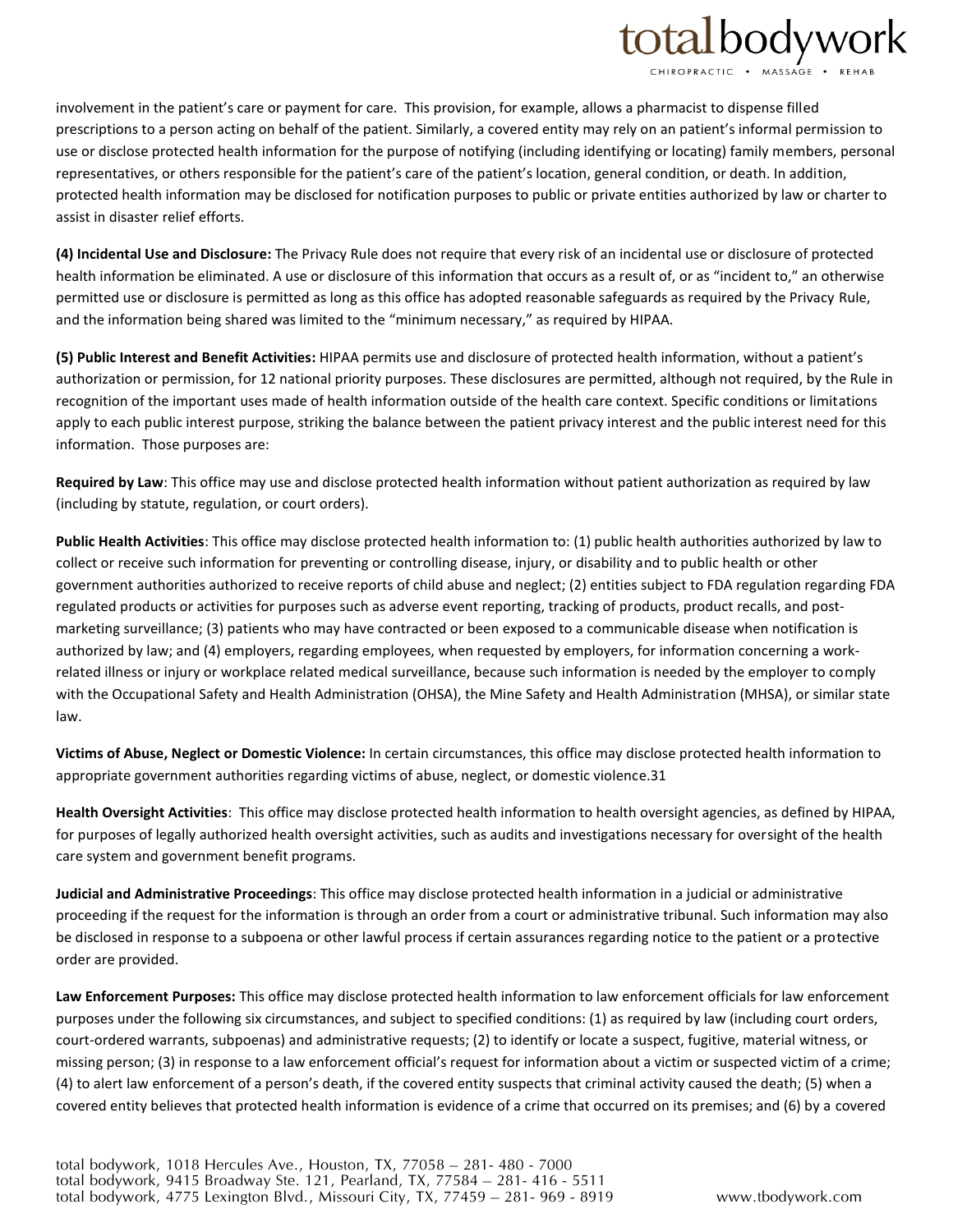

health care provider in a medical emergency not occurring on its premises, when necessary to inform law enforcement about the commission and nature of a crime, the location of the crime or crime victims, and the perpetrator of the crime.

**Decedents:** This office may disclose protected health information to funeral directors as needed, and to coroners or medical examiners to identify a deceased person, determine the cause of death, and perform other functions authorized by law.

**Cadaveric Organ, Eye, or Tissue Donation:** This office may use or disclose protected health information to facilitate the donation and transplantation of cadaveric organs, eyes, and tissue.

**Research:** "Research" is defined by HIPAA as any systematic investigation designed to develop or contribute to generalizable knowledge. HIPAA permits this office to use and disclose protected health information for research purposes, without an patient's authorization, provided the covered entity obtains either: (1) documentation that an alteration or waiver of patients' authorization for the use or disclosure of protected health information about them for research purposes has been approved by an Institutional Review Board or Privacy Board; (2) representations from the researcher that the use or disclosure of the protected health information is solely to prepare a research protocol or for similar purpose preparatory to research, that the researcher will not remove any protected health information from the covered entity, and that protected health information for which access is sought is necessary for the research; or (3) representations from the researcher that the use or disclosure sought is solely for research on the protected health information of decedents, that the protected health information sought is necessary for the research, and, at the request of the covered entity, documentation of the death of the patients about whom information is sought. A covered entity also may use or disclose, without an patients' authorization, a limited data set of protected health information for research purposes

**Serious Threat to Health or Safety:** This office may disclose protected health information that they believe is necessary to prevent or lessen a serious and imminent threat to a person or the public, when such disclosure is made to someone they believe can prevent or lessen the threat (including the target of the threat). This office may also disclose to law enforcement if the information is needed to identify or apprehend an escapee or violent criminal.

**Essential Government Functions:** An authorization is not required to use or disclose protected health information for certain essential government functions. Such functions include: assuring proper execution of a military mission, conducting intelligence and national security activities that are authorized by law, providing protective services to the President, making medical suitability determinations for U.S. State Department employees, protecting the health and safety of inmates or employees in a correctional institution, and determining eligibility for or conducting enrollment in certain government benefit programs.

**Workers' Compensation:** This office may disclose protected health information as authorized by, and to comply with, workers' compensation laws and other similar programs providing benefits for work-related injuries or illnesses.

**(6) Limited Data Set:** A limited data set is defined by HIPAAA as protected health information from which certain specified direct identifiers of patients and their relatives, household members, and employers have been removed. A limited data set may be used and disclosed for research, health care operations, and public health purposes, provided the recipient enters into a data use agreement promising specified safeguards for the protected health information within the limited data set.

**Privacy Practices Notice:** Our office, with certain exceptions, must provide a notice of its privacy practices. HIPAA that the notice contain certain elements. The notice must describe the ways in which the covered entity may use and disclose protected health information. The notice must state our office's duties to protect privacy, provide a notice of privacy practices, and abide by the terms of the current notice. The notice must describe patients' rights, including the right to complain to HHS and to this office if they believe their privacy rights have been violated. The notice must include a point of contact for further information and for making complaints to our office. We must act in accordance with their notices. HIPAA also contains specific distribution requirements for direct treatment providers, all other health care providers, and health plans.

**Notice Distribution:** For every patient of our office, we must have delivered a privacy practices notice to patients starting April 14, 2003 as follows: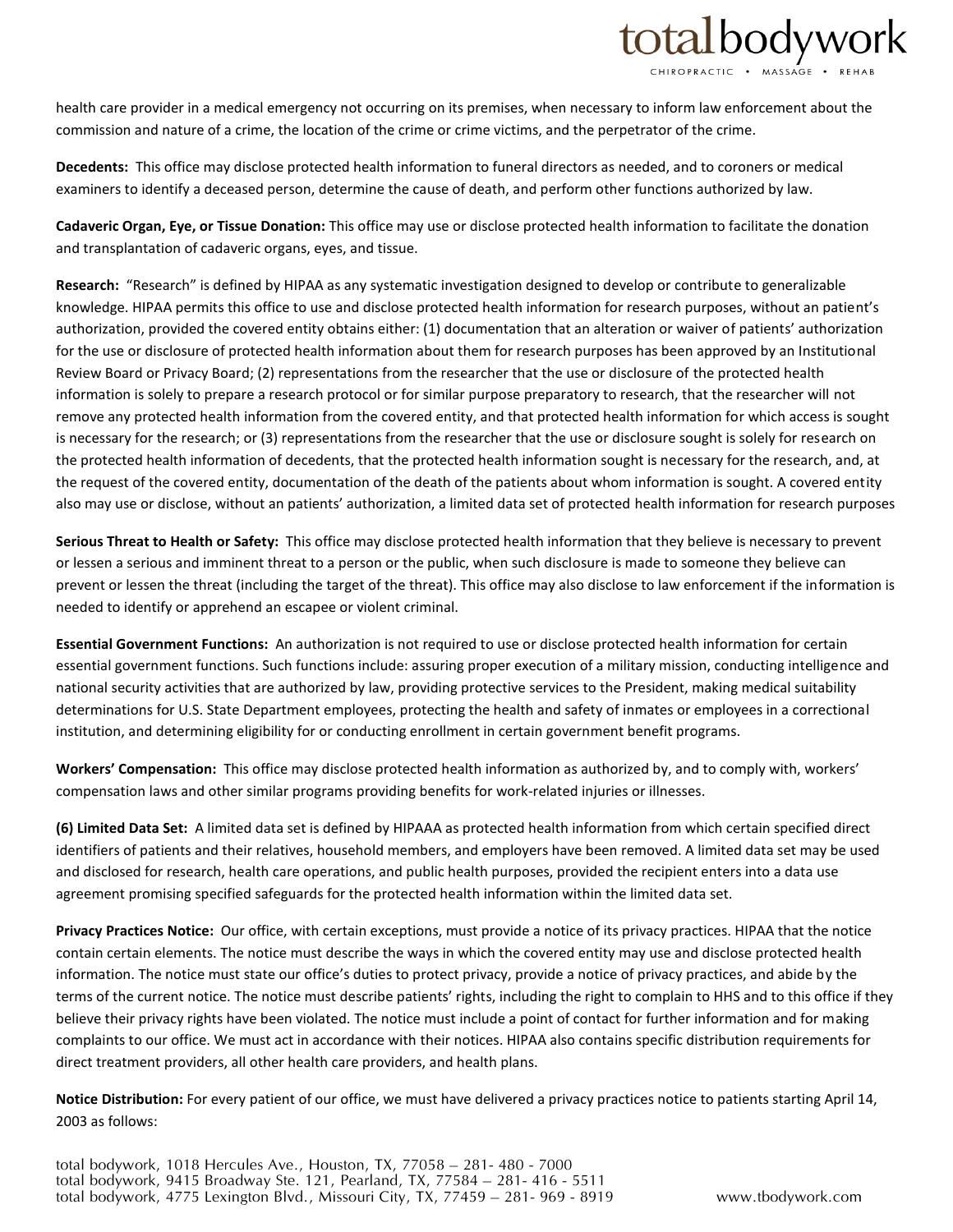

- Not later than the first service encounter by personal delivery (for patient visits), by automatic and contemporaneous electronic response (for electronic service delivery), and by prompt mailing (for telephonic service delivery);
- By posting the notice at each service delivery site in a clear and prominent place where people seeking service may reasonably be expected to be able to read the notice; and
- In emergency treatment situations, the provider must furnish its notice as soon as practicable after the emergency abates.

We must also supply notice to anyone on request. Our office will also make its notice electronically available on any web site it maintains for customer service or benefits information.

 Acknowledgement of Notice Receipt. Our office must make a good faith effort to obtain written acknowledgement from patients of receipt of the privacy practices notice. HIPAA does not prescribe any particular content for the acknowledgement. The provider must document the reason for any failure to obtain the patient's written acknowledgement. The provider is relieved of the need to request acknowledgement in an emergency treatment situation.

### **Patient's Rights**

**Access:** Except in certain circumstances, patients have the right to review and obtain a copy of their protected health information within 30 days of the request. HIPAA excepts from the right of access the following protected health information: psychotherapy notes, information compiled for legal proceedings, laboratory results to which the Clinical Laboratory Improvement Act (CLIA) prohibits access, or information held by certain research laboratories. For information included within the right of access, our office may deny a patient access in certain specified situations, such as when a health care professional believes access could cause harm to the patient or another. In such situations, the patient must be given the right to have such denials reviewed by a licensed health care professional for a second opinion.

**Electronic Access:** If your PHI is maintained in an electronic format, you have a right to an electronic copy of that information within 30 days of your request. If our system cannot readily provide it to you in your requested format, we will seek to agree upon a mutually acceptable format. As a last resort, we may have to provide you a paper copy.

**Amendment:** HIPAA gives patients the right to have covered entities amend their protected health information in a designated record set when that information is inaccurate or incomplete. If we accept an amendment request, it must make reasonable efforts to provide the amendment to persons that the patient has identified as needing it, and to persons that the covered entity knows might rely on the information to the patient's detriment. If the request is denied, covered entities must provide the patient with a written denial and allow the patient to submit a statement of disagreement for inclusion in the record. HIPAA specifies processes for requesting and responding to a request for amendment. We must amend protected health information in its designated record set upon receipt of notice to amend from another covered entity.

**Disclosure Accounting:** Patients have a right to an accounting of the disclosures of their protected health information by this office or our business associates. The maximum disclosure accounting period is the six years immediately preceding the accounting request, except a covered entity is not obligated to account for any disclosure made before its HIPAA compliance date.

HIPAA does not require accounting for disclosures: (a) for treatment, payment, or health care operations; (b) to the patient or the patient's personal representative; (c) for notification of or to persons involved in an patient's health care or payment for health care, for disaster relief, or for facility directories; (d) pursuant to an authorization; (e) of a limited data set; (f) for national security or intelligence purposes; (g) to correctional institutions or law enforcement officials for certain purposes regarding inmates or patients in lawful custody; or (h) incident to otherwise permitted or required uses or disclosures. Accounting for disclosures to health oversight agencies and law enforcement officials must be temporarily suspended on their written representation that an accounting would likely impede their activities.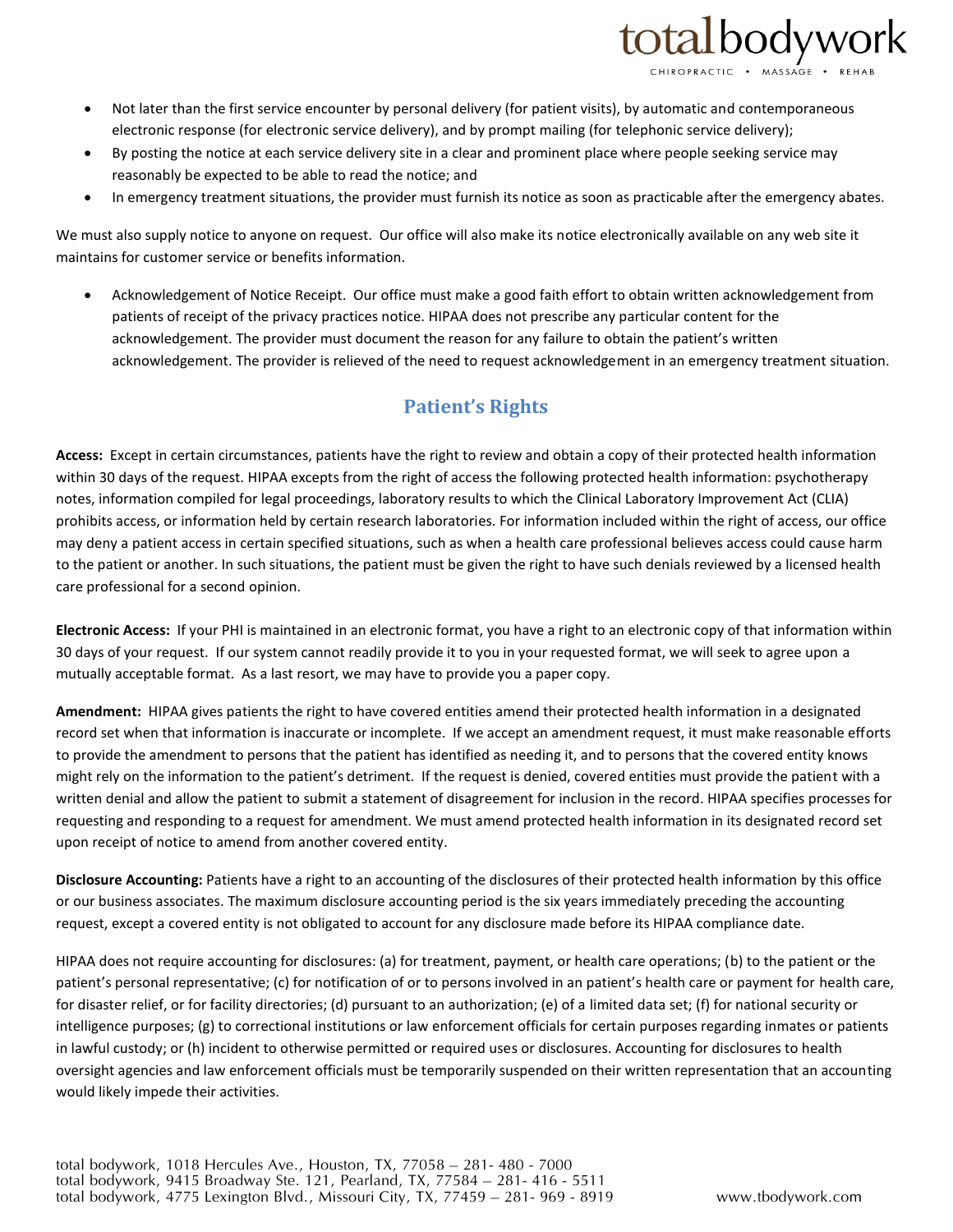# totalbodywork

**Restriction Request:** Patients have the right to request that this office restrict use or disclosure of protected health information for treatment, payment or health care operations, disclosure to persons involved in the patient's health care or payment for health care, or disclosure to notify family members or others about the patient's general condition, location, or death. Such requests should be documented in writing and maintained in the patient's record.

**Restriction Request for Services Paid "Out-of-Pocket":** Patients have the right to request that this office not disclose to a patient's health insurance company, HMO or other payer any PHI related to any treatment the patient has elected to pay "out-of-pocket." The patient must complete the "HIPAA REQUEST FOR NON-DISCOSURE OF PHI RELATING TO SERVICES PAID DIRECTLY BY PATIENT" form to document the request and should be maintained in the patient's record.

**Confidential Communications Requirements:** Our office must permit patients to request an alternative means or location for receiving communications of protected health information by means other than those that the covered entity typically employs. For example, an patient may request that we communicate with the patient through a designated address or phone number. Similarly, a patient may request that the provider send communications in a closed envelope rather than a post card. Such requests should be documented in writing and maintained in the patient's record.

**Right to Revoke Authorization or Consent to Use PHI for Marketing or Fundraising Purposes:** Patients have the right to revoke their consent or authorization to disclose or use their PHI for any fundraising or marketing purposes. The patient must complete the "HIPAA REVOCATION OF AUTHORIZATIONS OR CONSENT TO USE PHI FOR MARKETING OR FUNDRAISING PURPOSES" form to document the request and should be maintained in the patient's record. A list of all patients electing to opt out

The patient should be advised that they may still receive marketing and fundraising communications, but their name and other demographic information will have been derived from sources other than PHI, such as the White Pages or a community marketing list.

**Sale of PHI:** This office will not sell your PHI. However, we are legally required to inform you that if we were to sell your PHI, we must first y obtain your authorization.

**Right to Revoke All Authorizations or Consent to Use or Disclose PHI:** Patients have the right to revoke any or all authorizations to use or disclose PHI by this office. The patient must complete the "HIPAA REVOCATION OF ALL AUTHORIZATIONS OR CONSENT TO USE OR DISCLOSE PROTECTED HEALTH INFORMATION" form to document the request and should be maintained in the patient's record. The patient should be advised that this revocation may affect this office's ability to maintain the patient as a patient and treat them in the future.

**Right to be Notified of a Breach:** Patients have the right to be notified of a breach of the security of your PHI, unless there is a low probability your PHI has been compromised.

### **Administrative Requirements**

HHS recognizes that covered entities range from the smallest provider to the largest, multi-state health plan. Therefore the flexibility and scalability of the Rule are intended to allow covered entities to analyze their own needs and implement solutions appropriate for their own environment. What is appropriate for a particular covered entity will depend on the nature of the covered entity's business, as well as the covered entity's size and resources.

**Privacy Policies and Procedures:** A covered entity must develop and implement written privacy policies and procedures that are consistent with the Privacy Rule.64

**Privacy Personnel:** Our office has designated Dr. Tovar as our Privacy Official responsible for developing and implementing its privacy policies and procedures, and a contact person or contact office responsible for receiving complaints and providing patients with information on this office's privacy practices.